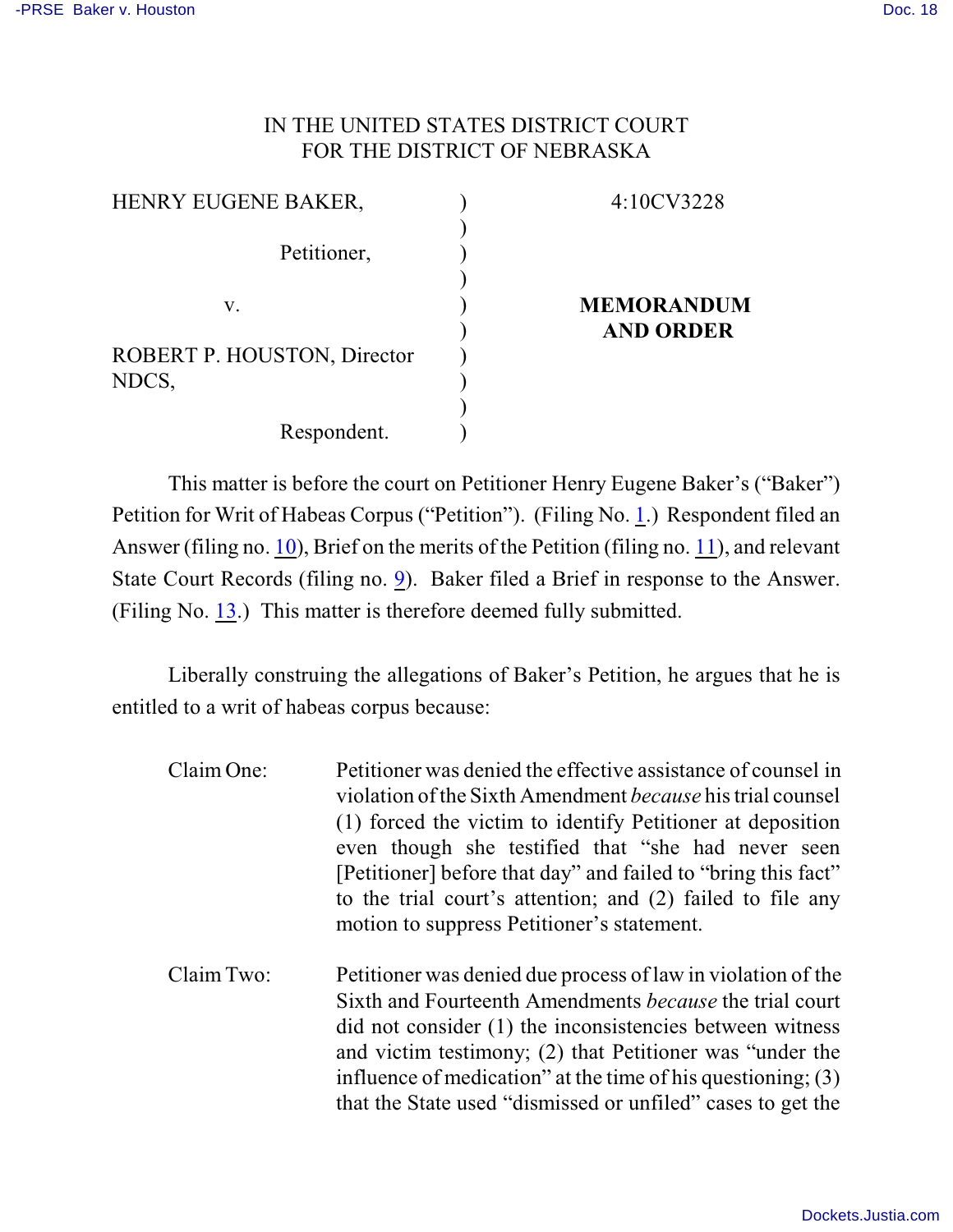"maximum sentence" for Petitioner; (4) that there was no physical evidence linking Petitioner to the crime; (5) that the enhancement hearing request was untimely, leading to an excessive sentence for Petitioner; (6) that the prosecutors engaged in prosecutorial misconduct by providing incomplete discovery documents; and (7) that Petitioner was incarcerated at the time of the crime and therefore could not have committed the crime.

(Filing No. [1](http://ecf.ned.uscourts.gov/doc1/11302153367), together, the "Habeas Claims.")

#### *BACKGROUND*

### *I. Baker's Conviction and Direct Appeal*

On July 21, 2006, after a bench trial, a Platte County, Nebraska District Court judge found Baker guilty of one count of first degree sexual assault. (Filing No. [9-1](https://ecf.ned.uscourts.gov/doc1/11312191376), Attach. 1, at CM/ECF pp. 22-23.)<sup>1</sup> The Platte County District Court thereafter determined that Baker was a habitual criminal under Nebraska law and sentenced him to serve a prison term of 25-40 years on that conviction. (*[Id.](https://ecf.ned.uscourts.gov/doc1/11312191376)* at CM/ECF pp. 24-40.) Baker filed a timely direct appeal arguing that the evidence was insufficient to support the verdict and that the Platte County District Court erred in reconsidering its habitual criminal determination because the State of Nebraska did not timely file its motion to reconsider. (*[Id.](https://ecf.ned.uscourts.gov/doc1/11312191376)* at CM/ECF pp. 44-56.) Baker did not raise any of his Habeas Claims on direct appeal. (*[Id.](https://ecf.ned.uscourts.gov/doc1/11312191376)*) The Nebraska Court of Appeals summarily affirmed the convictions and sentences on July 23, 2007. (Filing No. [9-5](https://ecf.ned.uscourts.gov/doc1/11312191380), Attach. 5, at CM/ECF p. 2.) Baker filed a petition for further review with the Nebraska Supreme Court, which denied relief on August 29, 2007. (*[Id.](https://ecf.ned.uscourts.gov/doc1/11312191380)*)

<sup>&</sup>lt;sup>1</sup>The Platte County District Court acquitted Baker on a second count of first degree sexual assault. (Filing No. [9-1](https://ecf.ned.uscourts.gov/doc1/11312191376), Attach. 1, at CM/ECF pp. 22-23.)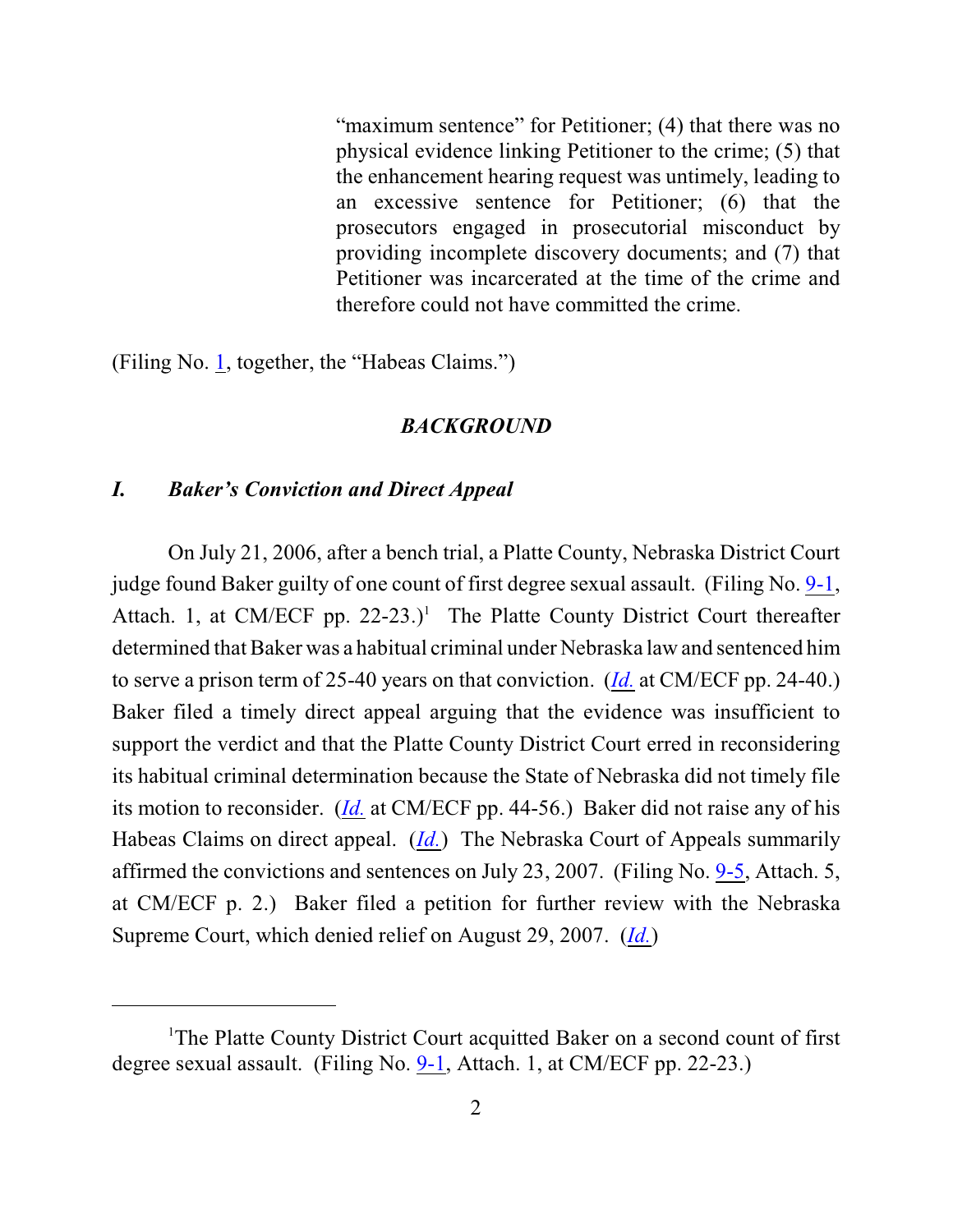### *II. Baker's Amended Post Conviction Motion and Appeal*

On June 20, 2008, Baker filed a verified motion for postconviction relief in the Platte County District Court. Baker, through counsel, filed an amended motion for postconviction relief on January 26, 2009, through counsel (the "Amended Post Conviction Motion")<sup>2</sup>. (Filing No.  $9-3$ , Attach. 3, at CM/ECF pp. 5, 38-40.) Liberally construed, the Amended Post Conviction Motion set forth various claims, including Claim One, Part 2.<sup>3</sup> (*<u>[Id.](https://ecf.ned.uscourts.gov/doc1/11312191378)</u>*) However, the Amended Post Conviction Motion did not raise any other Habeas Claim. (*[Id.](https://ecf.ned.uscourts.gov/doc1/11312191378)*) The Platte County District Court held an evidentiary hearing and issued a detailed opinion denying relief on all claims asserted in the Amended Post Conviction Motion. (*[Id.](https://ecf.ned.uscourts.gov/doc1/11312191378)* at CM/ECF pp. 42-49.) Baker filed a timely appeal of the denial of post conviction relief. On appeal, Baker assigned several errors, encompassing Claim One, Parts 1 and 2, but no other Habeas Claim. (*[Id.](https://ecf.ned.uscourts.gov/doc1/11312191378)* at CM/ECF pp. 55-69; Filing No. [9-4](https://ecf.ned.uscourts.gov/doc1/11312191379), Attach. 4, at CM/ECF pp. 1-12.) On August 12, 2010, the Nebraska Court of Appeals affirmed the Platte County District Court's denial of post conviction relief, also issuing a detailed opinion. (Filing No. [9-4](https://ecf.ned.uscourts.gov/doc1/11312191379), Attach. 4, at CM/ECF pp. 44-58.) Baker filed a petition for further review with the Nebraska Supreme Court, which also denied relief to Baker on October 14, 2010, without issuing an opinion. (Filing No. [9-5](https://ecf.ned.uscourts.gov/doc1/11312191380), Attach. 5, at CM/ECF p. 5.) On November 24, 2010, Baker timely filed his Petition in this court. (Filing No. [1](http://ecf.ned.uscourts.gov/doc1/11302153367).)

<sup>&</sup>lt;sup>2</sup>The court assumes from the record that the Platte County District Court treated the Amended Post Conviction Motion as superseding the original motion, as it considered only claims raised through counsel in the Amended Post Conviction Motion. (Filing No. [9-3](https://ecf.ned.uscourts.gov/doc1/11312191378), Attach. 3, at CM/ECF pp. 42-49.)

<sup>&</sup>lt;sup>3</sup>Although not raised in the pleadings, Baker asserted Claim One, Part 2 orally during the evidentiary hearing. (Filing No. [9-3](https://ecf.ned.uscourts.gov/doc1/11312191378), Attach. 3, at CM/ECF pp. 43-44.) The Platte County District Court treated Claim One, Part 2 as properly raised during the hearing and, "for completeness . . . address[ed] this issue regardless of the fact it was not specifically pled in Baker's amended motion." (*[Id.](https://ecf.ned.uscourts.gov/doc1/11312191378)* at CM/ECF p. 44.)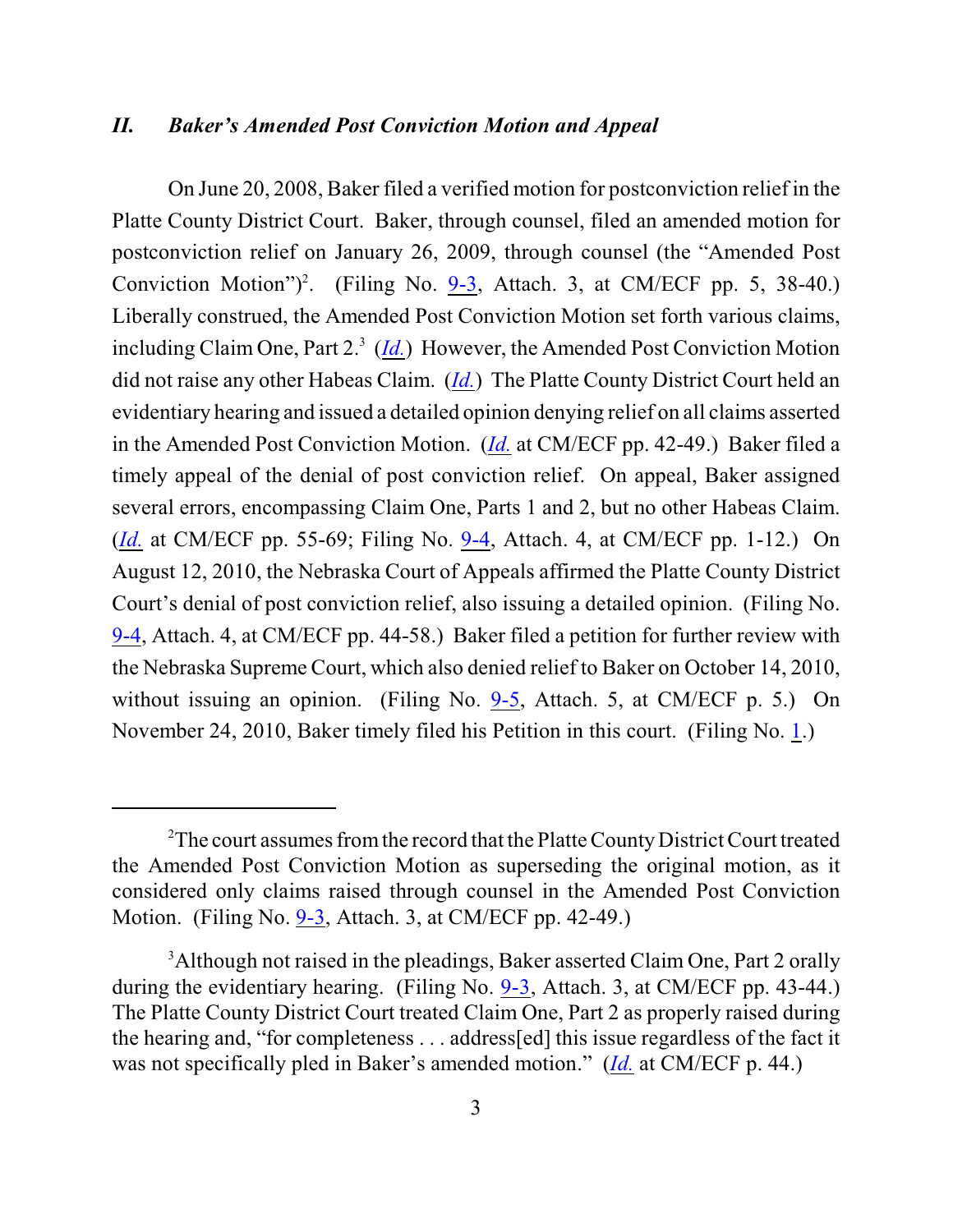### *ANALYSIS*

### *I. Claim One, Part 2*

### **A. Standard of Review**

When a state court has adjudicated a habeas petitioner's claim on the merits, there is a very limited and extremely deferential standard of review both as to the facts and the law. *See* [28 U.S.C. § 2254\(d\)](http://www.westlaw.com/find/default.wl?rs=CLWP3.0&vr=2.0&cite=28+USCA+s+2254%28d%29). With regard to the deference owed to factual findings of a state court's decision, a federal court is bound by those findings unless the state court made a "decision that was based on an unreasonable determination of the facts in light of the evidence presented in the State court proceeding." [28 U.S.C. § 2254\(d\)\(2\)](http://www.westlaw.com/find/default.wl?rs=CLWP3.0&vr=2.0&cite=28+USCA+s+2254%28d%29%282%29). Additionally, a federal court must presume that a factual determination made by the state court is correct, unless the petitioner "rebut[s] the presumption of correctness by clear and convincing evidence." [28](http://www.westlaw.com/find/default.wl?rs=CLWP3.0&vr=2.0&cite=28+USCA+s+2254%28e%29%281%29) [U.S.C. § 2254\(e\)\(1\)](http://www.westlaw.com/find/default.wl?rs=CLWP3.0&vr=2.0&cite=28+USCA+s+2254%28e%29%281%29).

Further, section  $2254(d)(1)$  states that a federal court may not grant a writ of habeas corpus unless the state court's decision "was contrary to, or involved an unreasonable application of, clearly established Federal law, as determined by the Supreme Court of the United States." [28 U.S.C. § 2254\(d\)\(1\)](http://web2.westlaw.com/find/default.wl?fn=_top&rs=WLW8.05&rp=%2ffind%2fdefault.wl&mt=Westlaw&vr=2.0&sv=Split&cite=28+us+c+section+2254+(d)(1)). As explained by the Supreme Court in *Williams v. Taylor*, [529 U.S. 362 \(2000\)](http://www.westlaw.com/find/default.wl?rs=CLWP3.0&vr=2.0&cite=529+U.S.+362), a state court acts contrary to clearly established federal law if it applies a legal rule that contradicts the Supreme Court's prior holdings or if it reaches a different result from one of that Court's cases despite confronting indistinguishable facts. *Id.* [at 399](http://www.westlaw.com/find/default.wl?rs=CLWP3.0&vr=2.0&cite=529+U.S.+399). Further, "it is not enough for [the court] to conclude that, in [its] independent judgment, [it] would have applied federal law differently from the state court; the state court's application must have been objectively unreasonable." *Rousan v. Roper*[, 436 F.3d 951, 956 \(8th Cir. 2006\)](http://web2.westlaw.com/find/default.wl?fn=_top&rs=WLW8.10&rp=%2ffind%2fdefault.wl&vr=2.0&sv=Split&cite=436+F.3d+956+).

As the Supreme Court recently noted, "[i]f this standard is difficult to meet, that is because it was meant to be." *Harrington v. Richter*, U.S. , 131 S. Ct.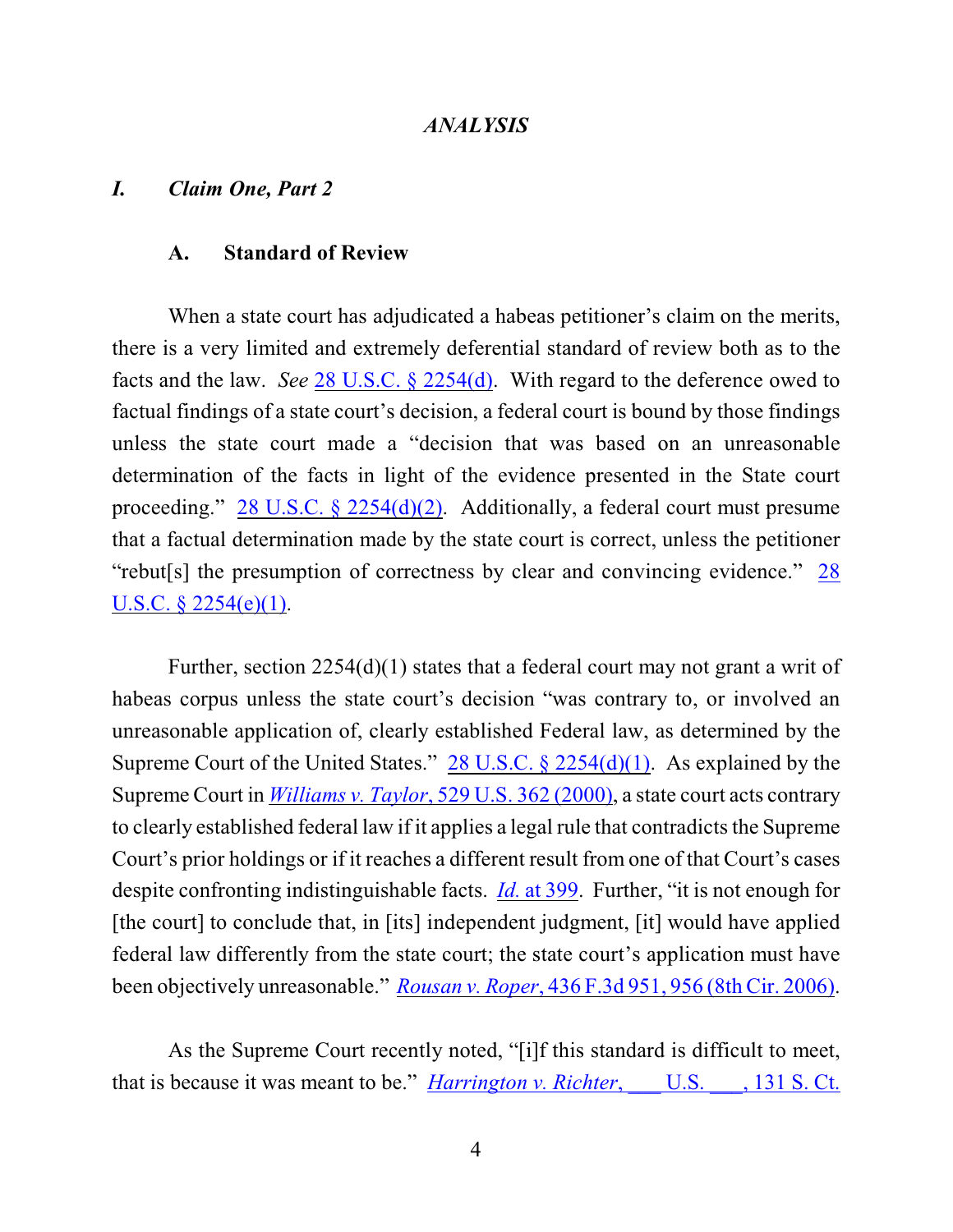770, 786 (2011). The deference due state court decisions "preserves authority to issue the writ in cases where there is no possibility fairminded jurists could disagree that the state court's decision conflicts with [Supreme Court] precedents." *[Id.](http://web2.westlaw.com/find/default.wl?fn=_top&rs=WLW11.01&rp=%2ffind%2fdefault.wl&mt=Westlaw&vr=2.0&sv=Split&cite=131+s+ct+786)* In short, "[i]t bears repeating that even a strong case for relief does not mean the state court's contrary conclusion was unreasonable." *[Id.](http://web2.westlaw.com/find/default.wl?fn=_top&rs=WLW11.01&rp=%2ffind%2fdefault.wl&mt=Westlaw&vr=2.0&sv=Split&cite=131+s+ct+786)* This high degree of deference only applies where a claim has been adjudicated on the merits by the state court. *See Brown v. Luebbers*[, 371 F.3d 458, 460-61 \(8th Cir. 2004\)](http://www.westlaw.com/find/default.wl?rs=CLWP3.0&vr=2.0&cite=371+F.3d+458) ("[A]s the language of the statute makes clear, there is a condition precedent that must be satisfied before we can apply the deferential AEDPA standard to [the petitioner's] claim. The claim must have been 'adjudicated on the merits' in state court.").

The Eighth Circuit recently clarified what it means for a claim to be adjudicated on the merits, finding that:

AEDPA's requirement that a petitioner's claim be adjudicated on the merits by a state court is not an entitlement to a well-articulated or even a correct decision by a state court. . . . Accordingly, the postconviction trial court's discussion of counsel's performance–combined with its express determination that the ineffective-assistance claim as a whole lacked merit–plainly suffices as an adjudication on the merits under AEDPA.

*Worthington v. Roper*, [631 F.3d 487, 496-97 \(8th Cir. 2011\)](http://web2.westlaw.com/find/default.wl?fn=_top&rs=WLW11.04&rp=%2ffind%2fdefault.wl&mt=Westlaw&vr=2.0&sv=Split&cite=631+f+3d+496) (quotations and citations omitted). The court also determined that a federal district court reviewing a habeas claim under AEDPA must "look through" the state court opinions and "apply AEDPA review to the 'last reasoned decision' of the state courts." *Id.* [at 497](http://web2.westlaw.com/find/default.wl?fn=_top&rs=WLW11.04&rp=%2ffind%2fdefault.wl&mt=Westlaw&vr=2.0&sv=Split&cite=631+f+3d+496). A district court should do "so regardless of whether the affirmance was reasoned as to some issues or was a summary denial of all claims." *[Id.](file:///|//v)* The Supreme Court agrees, recently stating:

There is no text in the statute requiring a statement of reasons. The statute refers only to a "decision," which resulted from an "adjudication." As every Court of Appeals to consider the issue has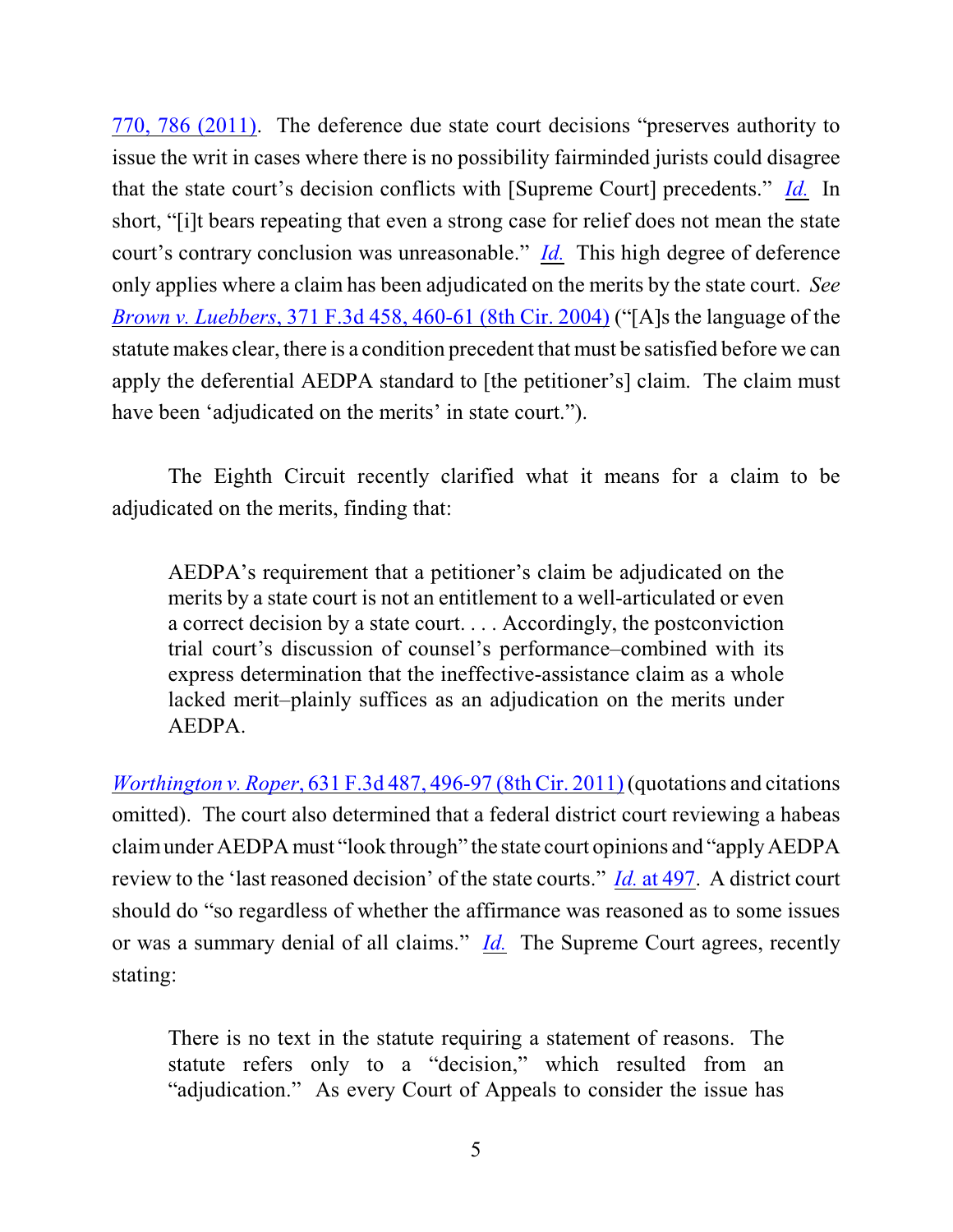recognized, determining whether a state court's decision resulted from an unreasonable legal or factual conclusion does not require that there be an opinion fromthe state court explaining the state court's reasoning.

## *Harrington*[, 131 S. Ct. at 784](http://web2.westlaw.com/find/default.wl?fn=_top&rs=WLW11.01&rp=%2ffind%2fdefault.wl&mt=Westlaw&vr=2.0&sv=Split&cite=131+s+ct+770).

### **B. The** *Strickland* **Standard**

Claim One, Part 2, the only Habeas Claim adjudicated on the merits by the Nebraska state courts, relates to the ineffective assistance of counsel. Claims of ineffective assistance of counsel are reviewed under the two-pronged standard of *Strickland v. Washington*[, 466 U.S. 668, 694 \(1984\)](http://www.westlaw.com/find/default.wl?rs=CLWP3.0&vr=2.0&cite=466+U.S.+668). *Strickland* requires that the petitioner demonstrate both that his counsel's performance was deficient, and that such deficient performance prejudiced the petitioner's defense. *Id.* [at 687](http://www.westlaw.com/find/default.wl?rs=CLWP3.0&vr=2.0&cite=466+U.S.+687); *see also Bryson v. United States*, 268 [F.3d 560 \(8th Cir. 2001\)](http://www.westlaw.com/find/default.wl?rs=CLWP3.0&vr=2.0&cite=268+F.3d+560); *[Williamson v. Jones](http://www.westlaw.com/find/default.wl?rs=CLWP3.0&vr=2.0&cite=936+F.2d+1000)*, 936 F.2d [1000, 1004 \(8th Cir. 1991\)](http://www.westlaw.com/find/default.wl?rs=CLWP3.0&vr=2.0&cite=936+F.2d+1000).

The first prong of the *Strickland* test requires that the petitioner demonstrate that his attorney failed to provide reasonably effective assistance. *[Strickland](http://web2.westlaw.com/find/default.wl?fn=_top&rs=WLW8.10&rp=%2ffind%2fdefault.wl&vr=2.0&sv=Split&cite=466+U.S.+687+)*, 466 [U.S. at 687-88](http://web2.westlaw.com/find/default.wl?fn=_top&rs=WLW8.10&rp=%2ffind%2fdefault.wl&vr=2.0&sv=Split&cite=466+U.S.+687+). In conducting such a review the courts "indulge a strong presumption that counsel's conduct falls within the wide range of reasonable professional assistance." *Id.* [at 689](http://web2.westlaw.com/find/default.wl?fn=_top&rs=WLW8.10&rp=%2ffind%2fdefault.wl&vr=2.0&sv=Split&cite=466+U.S.+689). The second prong requires the petitioner to demonstrate "a reasonable probability that but for counsel's unprofessional errors, the result of the proceeding would have been different." *Id.* [at 694](http://www.westlaw.com/find/default.wl?rs=CLWP3.0&vr=2.0&cite=466+U.S.+694); *see also [Hubbeling v. United](http://web2.westlaw.com/find/default.wl?fn=_top&rs=WLW8.10&rp=%2ffind%2fdefault.wl&vr=2.0&cite=288+F.3d+365+) States*[, 288 F.3d 363, 365 \(8th Cir. 2002\)](http://web2.westlaw.com/find/default.wl?fn=_top&rs=WLW8.10&rp=%2ffind%2fdefault.wl&vr=2.0&cite=288+F.3d+365+). A court need not address the reasonableness of the attorney's skills and diligence if the movant cannot prove prejudice under the second prong of this test. *[United States v. Apfel](http://web2.westlaw.com/find/default.wl?fn=_top&rs=WLW8.10&rp=%2ffind%2fdefault.wl&vr=2.0&cite=97+F.3d+1076+)*, 97 F.3d 1074, [1076 \(8th Cir. 1996\)](http://web2.westlaw.com/find/default.wl?fn=_top&rs=WLW8.10&rp=%2ffind%2fdefault.wl&vr=2.0&cite=97+F.3d+1076+) (quoting *[Cheek v. United States](http://web2.westlaw.com/find/default.wl?fn=_top&rs=WLW8.10&rp=%2ffind%2fdefault.wl&vr=2.0&cite=858+F.2d+1336+)*, 858 F.2d 1330, 1336 (8th Cir. [1988\)](http://web2.westlaw.com/find/default.wl?fn=_top&rs=WLW8.10&rp=%2ffind%2fdefault.wl&vr=2.0&cite=858+F.2d+1336+)). Further, as set forth in *Strickland*, counsel's "strategic choices made after thorough investigation are virtually unchallengeable" in a later habeas corpus action. [466 U.S. at 689](http://www.westlaw.com/find/default.wl?rs=CLWP3.0&vr=2.0&cite=466+U.S.+689).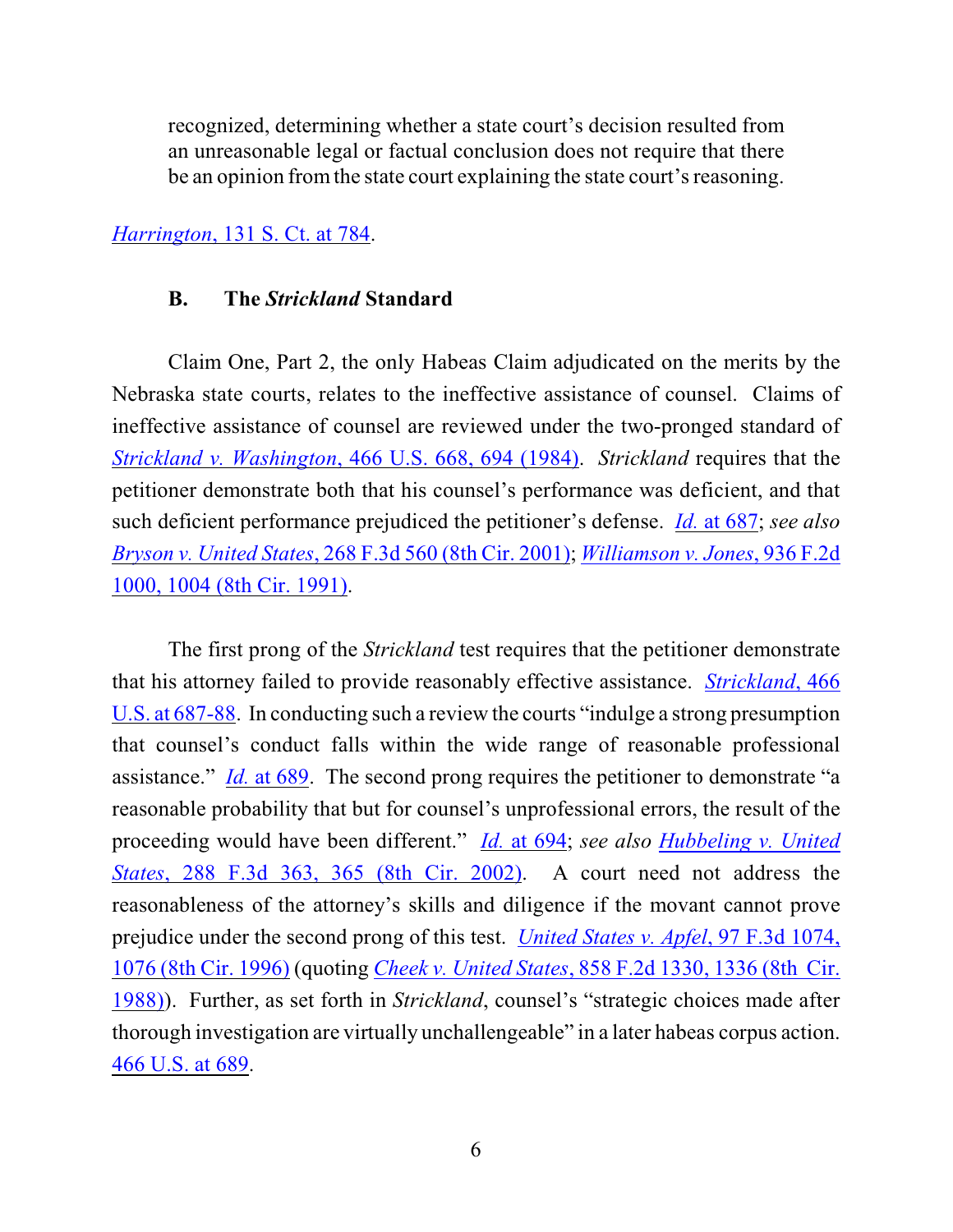Additionally, the Supreme Court has very recently emphasized that the deference due the state courts applies with vigor to decisions involving ineffective assistance of counsel claims. *Knowles v. Mirzayance*[, 129 S. Ct. 1411, 1418-20](http://web2.westlaw.com/find/default.wl?fn=_top&rs=WLW9.06&rp=%2ffind%2fdefault.wl&ifm=NotSet&vr=2.0&cite=129+s+ct+1418) [\(2009\)](http://web2.westlaw.com/find/default.wl?fn=_top&rs=WLW9.06&rp=%2ffind%2fdefault.wl&ifm=NotSet&vr=2.0&cite=129+s+ct+1418) (reversing the Ninth Circuit Court of Appeals and holding that the decision of the California Court of Appeals, that the defendant was not deprived of effective assistance of counsel when his attorney recommended withdrawing his insanity defense during second phase of trial, was not contrary to or an unreasonable application of clearly established federal law; also concluding, among other things, that there was no reasonable probability that, but for counsel's alleged unprofessional error, the result of the proceeding would have been different).

In *Knowles*, the Justices stressed that under the *Strickland* standard, the state courts have a great deal of "latitude" and "leeway," which presents a "substantially higher threshold" for a federal habeas petitioner to overcome. As stated in *Knowles*:

The question "is not whether a federal court believes the state court's determination" under the *Strickland* standard "was incorrect but whether that determination was unreasonable-a substantially higher threshold." *Schriro*[, supra, at 473, 127 S. Ct. 1933](http://web2.westlaw.com/find/default.wl?rs=CLWP3.0&vr=2.0&cite=127+S.Ct.+1933&ssl=n). And, because the *Strickland* standard is a general standard, a state court has even more latitude to reasonably determine that a defendant has not satisfied that standard. See *Yarborough v. Alvarado*[, 541 U.S. 652, 664, 124 S.Ct. 2140, 158](http://www.westlaw.com/find/default.wl?rs=CLWP3.0&vr=2.0&cite=541+U.S.+652) [L.Ed.2d 938 \(2004\)](http://www.westlaw.com/find/default.wl?rs=CLWP3.0&vr=2.0&cite=541+U.S.+652) ("[E]valuating whether a rule application was unreasonable requires considering the rule's specificity. The more general the rule, the more leeway courts have in reaching outcomes in case-by-case determinations").

*[Id.](http://web2.westlaw.com/find/default.wl?fn=_top&rs=WLW9.06&rp=%2ffind%2fdefault.wl&ifm=NotSet&vr=2.0&cite=129+s+ct+1420)* at 1420.

# **C. Baker's Claim One, Part 2**

*1. State Court Findings*

For his Claim One, Part 2, Baker argues that his trial counsel was ineffective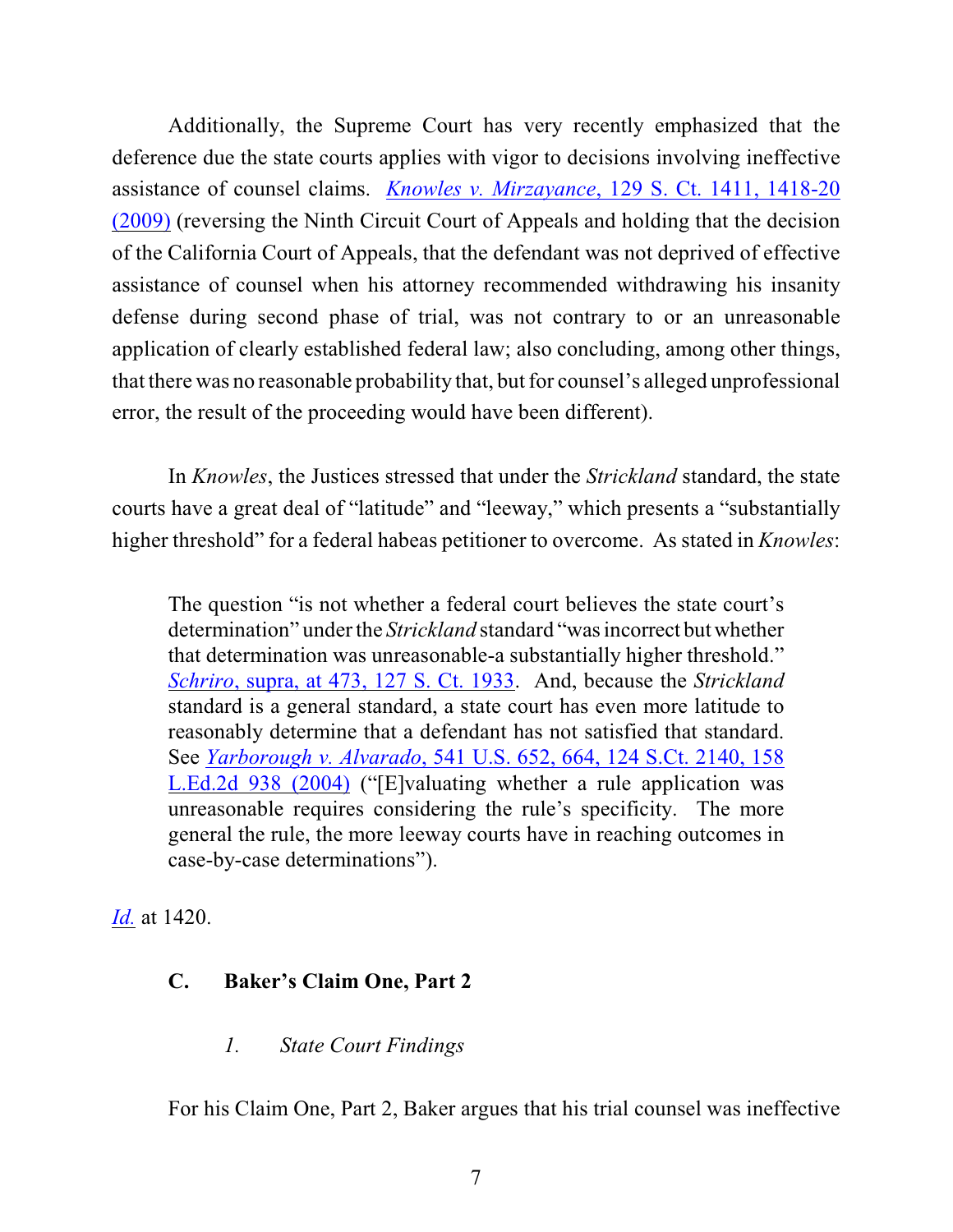because he failed to file a motion to suppress statements Baker made to police prior to his arrest. (Filing No. [1](http://ecf.ned.uscourts.gov/doc1/11302153367).) Baker raised Claim One, Part 2 in his Amended Post Conviction Motion and appeal, and the Nebraska courts considered and rejected it. The Platte County District Court applied *Strickland* and other precedent to Baker's Claim One, Part 2, and determined that the claim was without merit. (Filing No. [9-3](https://ecf.ned.uscourts.gov/doc1/11312191378), Attach. 3, at CM/ECF pp. 43-44.) In particular, the Platte County District Court found:

Here, no evidence was offered such that would establish Baker was in custody during [police] questioning. To the contrary, the evidence shows that Baker was not in custody when [police] questioned him and, as such, the procedural safeguards established by *Miranda* were not implicated. Thus, had trial counsel sought the suppression of Baker's statement, such a motion would have failed. There is no merit to Baker's contention that he was provided ineffective assistance of counsel for failing to seek the suppression of the statement he made to police.

(*[Id.](https://ecf.ned.uscourts.gov/doc1/11312191378)* at CM/ECF p. 44.)

Also applying *Strickland* and other state and federal law, the Nebraska Court of Appeals affirmed the Platte County District Court's denial of relief on Claim One, Part 2. (Filing No. [9-4](https://ecf.ned.uscourts.gov/doc1/11312191379), Attach. 4, at CM/ECF pp. 53-54.) For its findings on this issue, the Nebraska Court of Appeals summarized the facts surrounding Baker's police questioning as follow:

As stated previously, in analyzing whether a suspect/defendant was in custody, there are both mitigating and aggravating circumstances to consider. . . . The mitigating factors weighing against the existence of custody are: (1) whether the suspect was informed at the time of questioning that the questioning was voluntary, that the suspect was free to leave or request the officers to do so, or that the suspect was not considered under arrest; (2) whether the suspect possessed unrestrained freedom of movement during questioning; or (3) whether the suspect initiated contact with authorities or voluntarily acquiesced to official requests to respond to questions. In the instant case, it appears that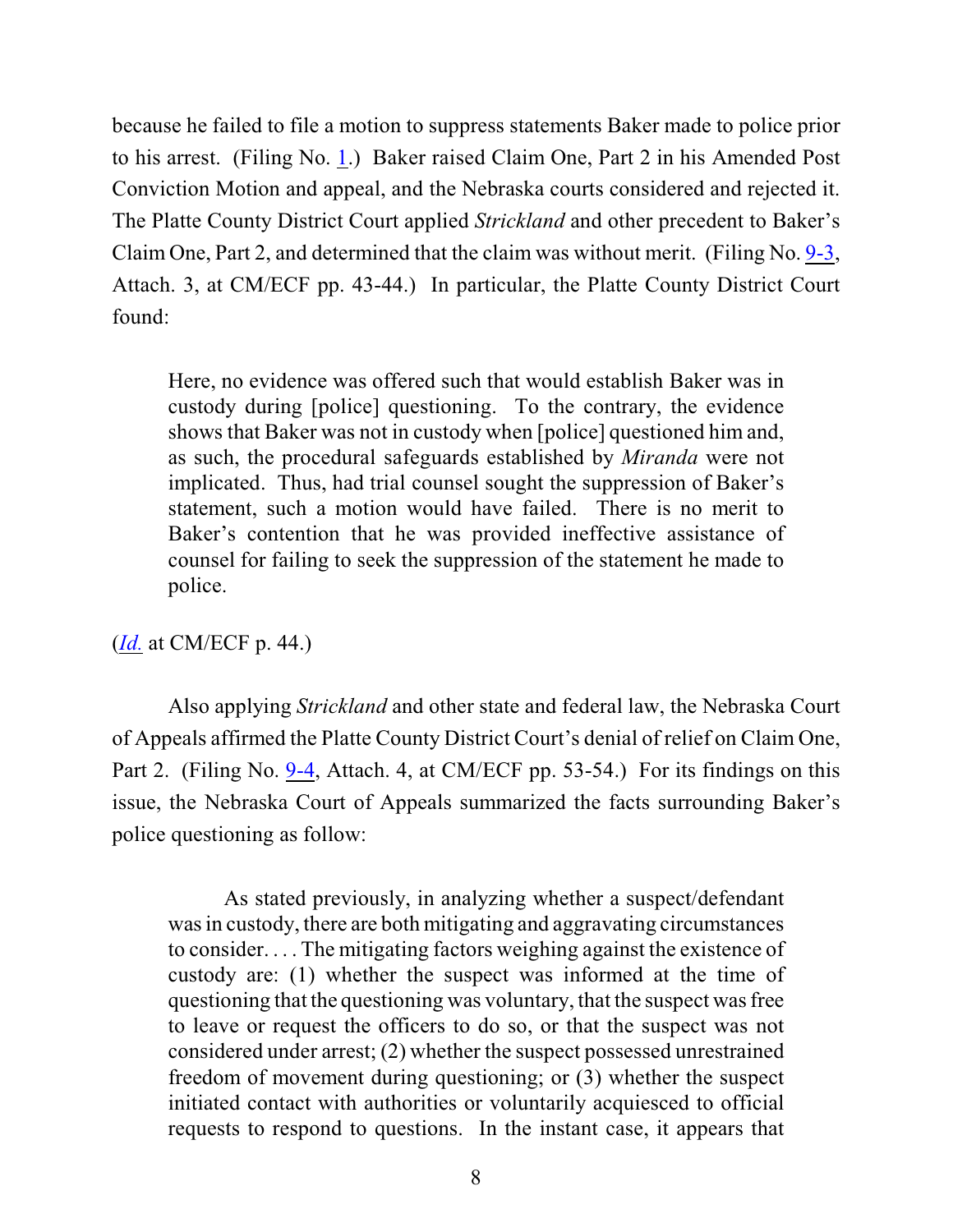Baker voluntarily acquiesced to questioning by Investigator Strecker when Strecker came to Baker's apartment. Baker was not told that he was free to leave or that he could request that the officers leave. However, Baker was not restrained during questioning, he was not placed under arrest, and he was in his own apartment.

The aggravating factors for the existence of custody: (1) whether strong-arm tactics or deceptive stratagems were used during questioning, (2) whether the atmosphere of the questioning was police dominated, or (3) whether the suspect was placed under arrest at the termination of the proceeding. In the instant case, there is no indication from the record that strong-arm tactics or deceptive stratagems were used during questioning, nor does it appear that the questioning was police dominated. Baker was not placed under arrest at the termination of the interrogation.

(*[Id.](https://ecf.ned.uscourts.gov/doc1/11312191379)* (citations omitted).) The Nebraska Court of Appeals weighed these facts and determined:

Having considered all of the factors described in *Rogers*, we find that Baker was not in custody at the time of his interrogation. Because Baker was not in custody, the procedural safeguards of *Miranda* were not implicated and a motion to suppress would have failed. Accordingly, Baker was not prejudiced by trial counsel's failure to file a motion to suppress the statements he made to Strecker. This argument is without merit.

(*[Id.](https://ecf.ned.uscourts.gov/doc1/11312191379)* at CM/ECF p. 54.)

## *2. Deference*

Respondent argues that the foregoing findings of fact and conclusions of law regarding Claim One, Part 2 are entitled to deference under the statutory standard of review that applies to factual and legal conclusions reached by the state courts. Indeed, as set forth above, the court must grant substantial deference to the Nebraska state court decisions. The court has carefully reviewed the record in this matter and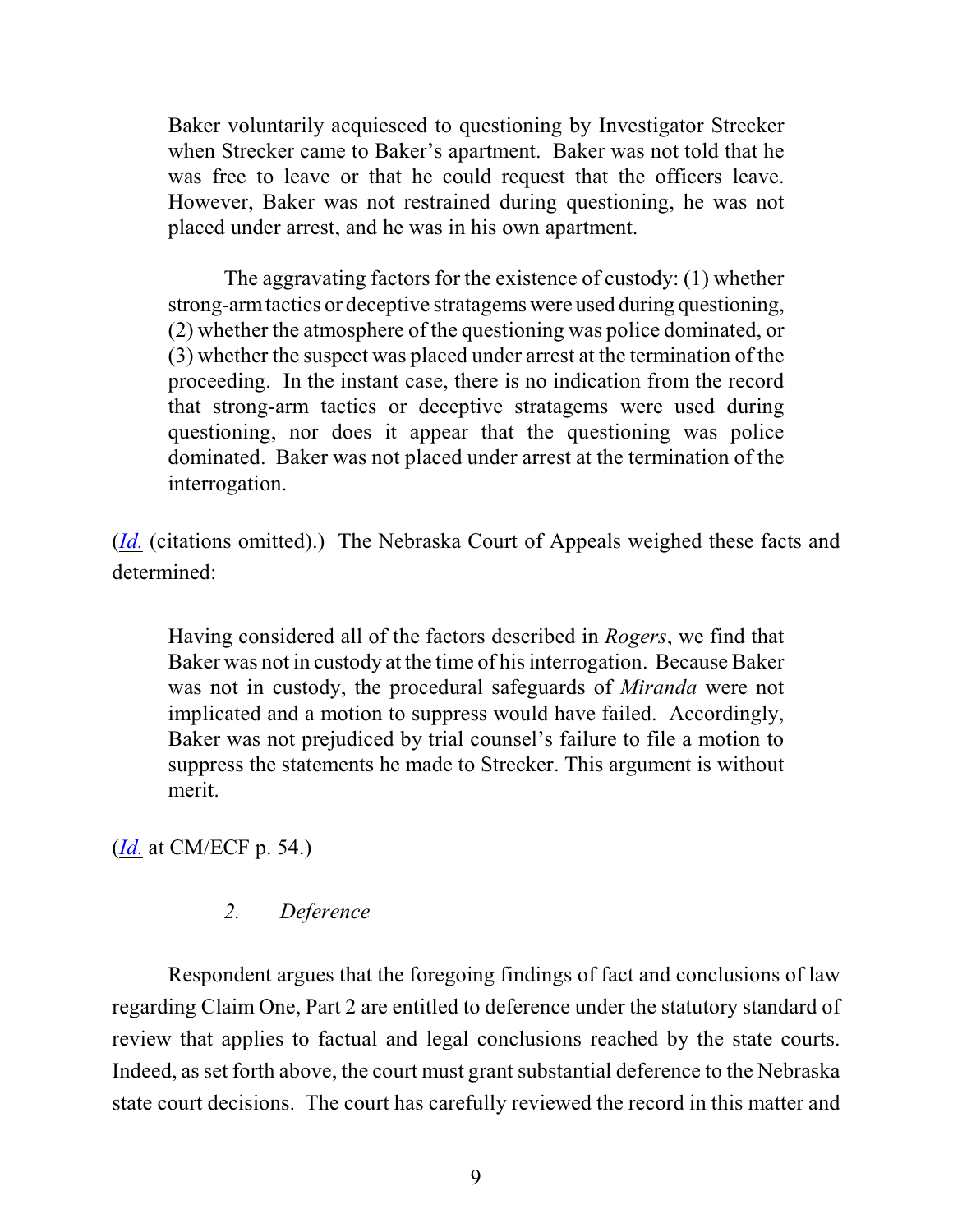finds that the Nebraska state court decisions are not "based on an unreasonable determination of the facts in light of the evidence presented in the State court proceeding." [28 U.S.C. § 2254\(d\)\(2\)](http://web2.westlaw.com/find/default.wl?fn=_top&rs=WLW8.10&rp=%2ffind%2fdefault.wl&vr=2.0&cite=28+U.S.C.+%c2%a7+2254(d)(2)). Baker has not submitted any evidence, let alone clear and convincing evidence, that the Platte County District Court or the Nebraska Court of Appeals was incorrect in any of its factual determinations. [28](http://web2.westlaw.com/find/default.wl?fn=_top&rs=WLW8.10&rp=%2ffind%2fdefault.wl&vr=2.0&cite=28+U.S.C.+%c2%a7+2254(d)(2)) U.S.C.  $\S$  2254(e)(1). The grant of a writ of habeas corpus is not warranted here because the Nebraska state courts correctly applied *Strickland* and other federal law. In light of these findings, Baker's Claim One, Part 2 is dismissed.

## *II. Claim One, Part 1 and Claim Two*

# **A. Standards for Procedural Default**

As set forth in [28 U.S.C. § 2254\(b\)\(1\)](http://web2.westlaw.com/find/default.wl?fn=_top&rs=WLW8.10&rp=%2ffind%2fdefault.wl&mt=Westlaw&vr=2.0&sv=Split&cite=28+usc+2254(b)(1)):

- (1) An application for a writ of habeas corpus on behalf of a person in custody pursuant to the judgment of a State court shall not be granted unless it appears that–
	- (A) the applicant has exhausted the remedies available in the courts of the State; or
	- (B) (I) there is an absence of available State corrective process; or
		- (ii) circumstances exist that render such process ineffective to protect the rights of the applicant.

# [28 U.S.C. § 2254\(b\)\(1\)](http://web2.westlaw.com/find/default.wl?fn=_top&rs=WLW8.10&rp=%2ffind%2fdefault.wl&mt=Westlaw&vr=2.0&sv=Split&cite=28+usc+2254(b)(1))

The United States Supreme Court has explained the habeas exhaustion requirement as follows:

Because the exhaustion doctrine is designed to give the state courts a full and fair opportunity to resolve federal constitutional claims before those claims are presented to the federal courts . . . state prisoners must give the state courts one full opportunity to resolve any constitutional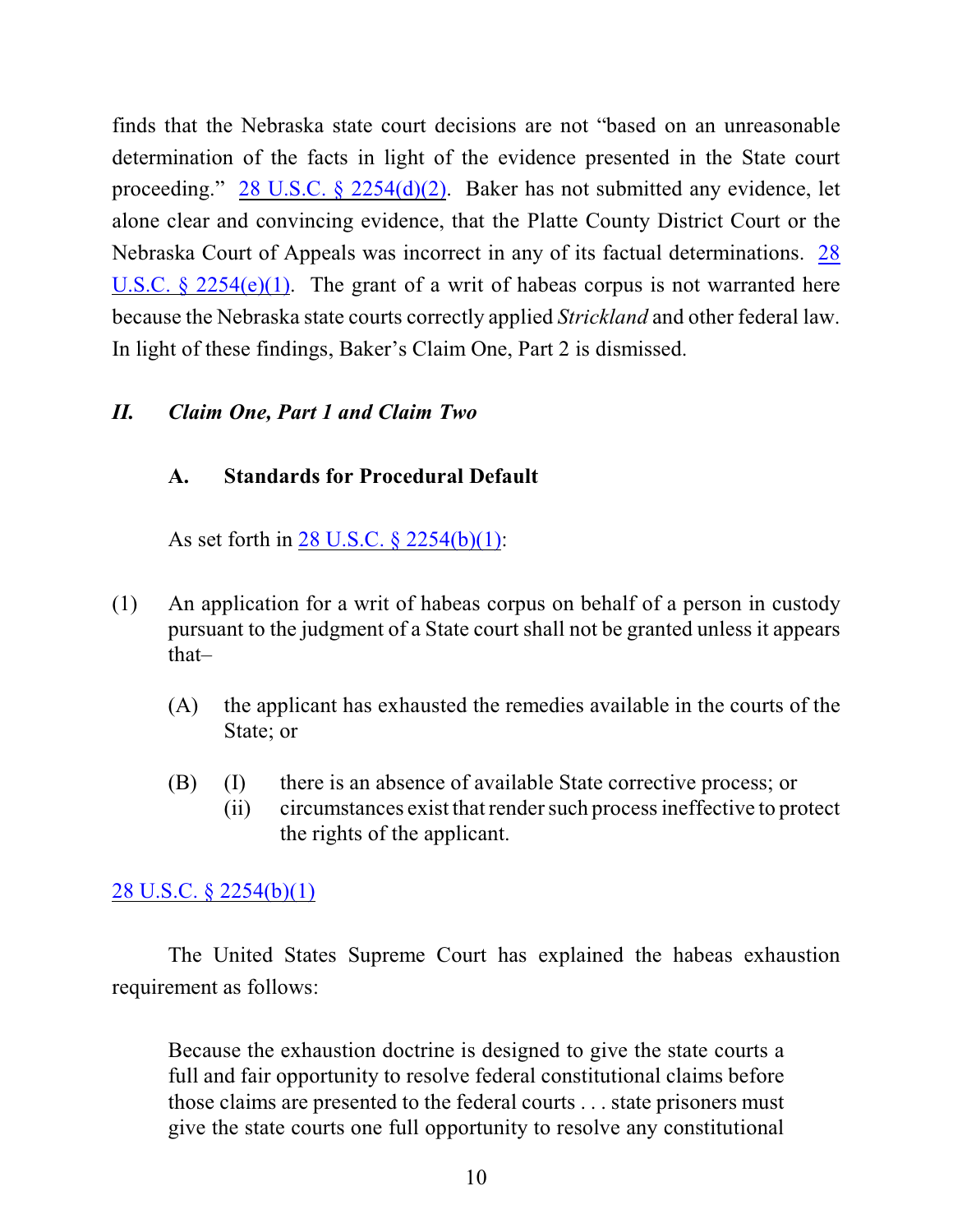issues by invoking one complete round of the State's established appellate review process.

*O'Sullivan v. Boerckel*[, 526 U.S. 838, 845 \(1999\)](http://web2.westlaw.com/find/default.wl?fn=_top&rs=WLW8.10&rp=%2ffind%2fdefault.wl&mt=Westlaw&vr=2.0&sv=Split&cite=526+us+845). A state prisoner must therefore "fairly present" the substance of each federal constitutional claim to the state courts *before* seeking federal habeas relief. *Id.* [at 844](file:///|//v). In Nebraska, "one complete round" ordinarily means that each § 2254 claim must have been presented in an appeal to the Nebraska Court of Appeals, and then in a petition for further review to the Nebraska Supreme Court if the Court of Appeals rules against the petitioner. *See [Akins v.](http://web2.westlaw.com/find/default.wl?fn=_top&rs=WLW8.10&rp=%2ffind%2fdefault.wl&mt=Westlaw&vr=2.0&sv=Split&cite=410+f+3d+454) Kenney*[, 410 F.3d 451, 454-55 \(8th Cir. 2005\)](http://web2.westlaw.com/find/default.wl?fn=_top&rs=WLW8.10&rp=%2ffind%2fdefault.wl&mt=Westlaw&vr=2.0&sv=Split&cite=410+f+3d+454).

Moreover, where "no state court remedy is available for the unexhausted claim-that is, if resort to the state courts would be futile-then the exhaustion requirement in § 2254(b) is satisfied, but the failure to exhaust 'provides an independent and adequate state-law ground for the conviction and sentence, and thus prevents federal habeas corpus review of the defaulted claim, unless the petitioner can demonstrate cause and prejudice for the default.'" *[Armstrong v. Iowa](http://web2.westlaw.com/find/default.wl?ifm=NotSet&rp=%2ffind%2fdefault.wl&sv=Split&rs=WLW9.08&cite=418+f+3d+926&fn=_top&mt=Westlaw&vr=2.0)*, 418 F.3d 924, [926 \(8th Cir. 2005\)](http://web2.westlaw.com/find/default.wl?ifm=NotSet&rp=%2ffind%2fdefault.wl&sv=Split&rs=WLW9.08&cite=418+f+3d+926&fn=_top&mt=Westlaw&vr=2.0) (quoting *Gray v. Netherland*[, 518 U.S. 152, 162 \(1996\)](http://web2.westlaw.com/find/default.wl?ifm=NotSet&rp=%2ffind%2fdefault.wl&sv=Split&rs=WLW9.08&cite=518+us+162&fn=_top&mt=Westlaw&vr=2.0)). Stated another way, if a claim has not been presented to the Nebraska appellate courts and is now barred from presentation, the claim is procedurally defaulted, not unexhausted. *Akins*[, 410 F.3d at 456 n. 1](http://web2.westlaw.com/find/default.wl?fn=_top&rs=WLW8.10&rp=%2ffind%2fdefault.wl&mt=Westlaw&vr=2.0&sv=Split&cite=410+f+3d+454).

Under Nebraska law, "[a]n appellate court will not entertain a successive motion for postconviction relief unless the motion affirmatively shows on its face that the basis relied upon for relief was not available at the time the movant filed the prior motion." *State v. Ortiz*[, 670 N.W.2d 788, 792 \(Neb. 2003\)](http://web2.westlaw.com/find/default.wl?fn=_top&rs=WLW8.10&rp=%2ffind%2fdefault.wl&mt=Westlaw&vr=2.0&sv=Split&cite=670+nw+2d+792). Additionally, "[a] motion for postconviction relief cannot be used to secure review of issues which were or could have been litigated on direct appeal." *Hall v. State*[, 646 N.W.2d 572, 579 \(Neb.](http://web2.westlaw.com/find/default.wl?ifm=NotSet&rp=%2ffind%2fdefault.wl&sv=Split&rs=WLW9.10&cite=646+nw2d+572&fn=_top&mt=Westlaw&vr=2.0) [2002\)](http://web2.westlaw.com/find/default.wl?ifm=NotSet&rp=%2ffind%2fdefault.wl&sv=Split&rs=WLW9.10&cite=646+nw2d+572&fn=_top&mt=Westlaw&vr=2.0). In such circumstances, where a Nebraska state court rejects a claim on state procedural grounds, and "issues a plain statement that it is rejecting petitioner's federal claim on state procedural grounds," a federal habeas court is precluded from "reaching the merits of the claim." *Shaddy v. Clarke*[, 890 F.2d 1016, 1018 \(8th Cir.](http://web2.westlaw.com/find/default.wl?ifm=NotSet&rp=%2ffind%2fdefault.wl&sv=Split&rs=WLW9.08&cite=890+f+2d+1018&fn=_top&mt=Westlaw&vr=2.0)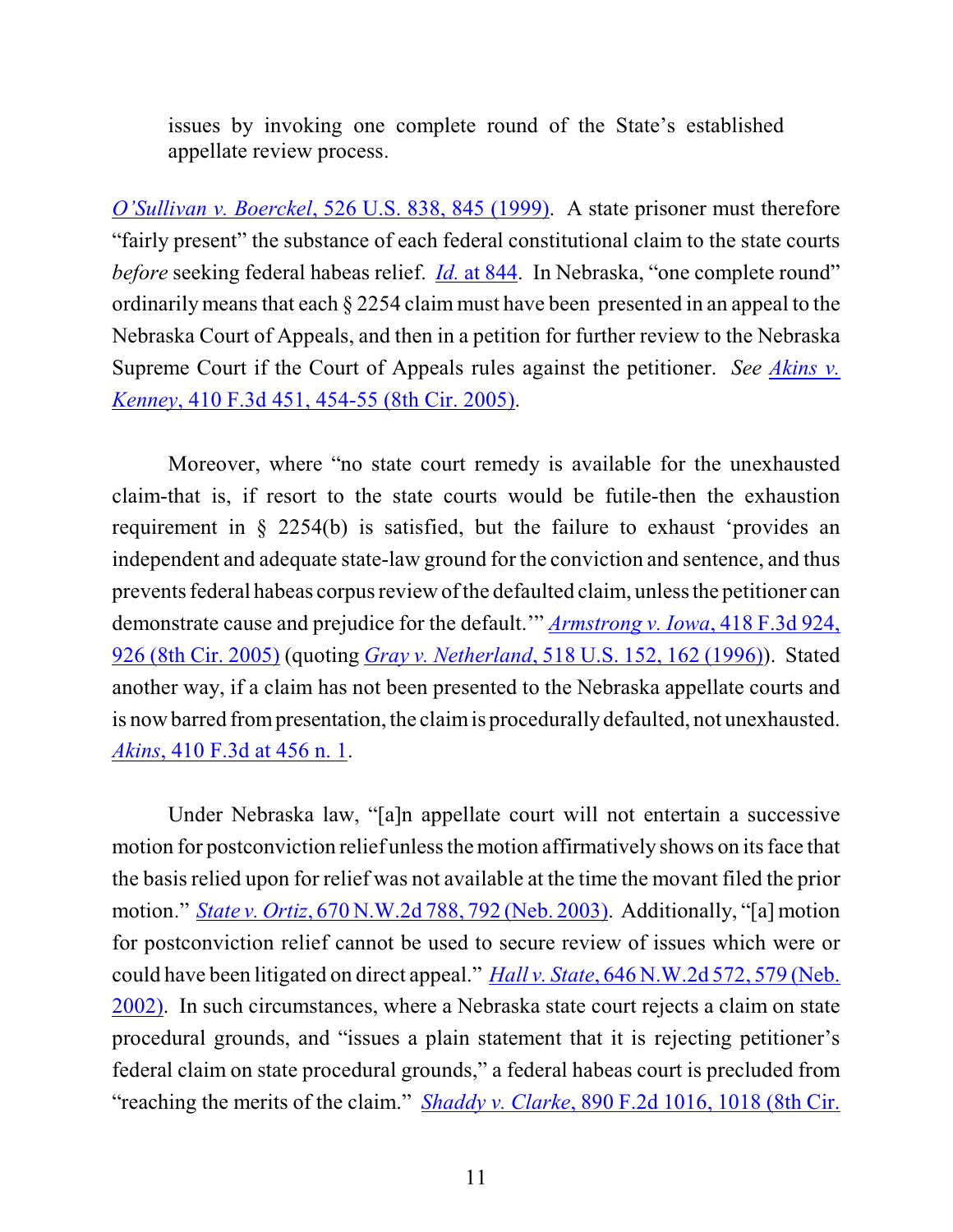1989); *see also Greer v. Minnesota*[, 493 F.3d 952, 957 \(8th Cir. 2007\)](http://web2.westlaw.com/find/default.wl?rs=WLW9.09&ifm=NotSet&fn=_top&sv=Split&pbc=408EF548&cite=493+f+3d+957&vr=2.0&rp=%2ffind%2fdefault.wl&mt=Westlaw) (reiterating that "when a state court declined to address a prisoner's federal claims because the prisoner had failed to meet a state procedural requirement," federal habeas is barred because "[i]n such instances, the state prisoner forfeits his right to present his federal claim through a federal habeas corpus petition") (quotations omitted). However, the state court procedural decision must "rest[] on independent and adequate state procedural grounds." *Barnett v. Roper*, 541 F.3d 804, [808 \(8th Cir. 2008\)](http://ecf.ned.uscourts.gov/doc1/11302056790) (quotation omitted). "A state procedural rule is adequate only if it is a firmly established and regularly followed state practice." *[Id.](http://web2.westlaw.com/find/default.wl?ifm=NotSet&rp=%2ffind%2fdefault.wl&sv=Split&rs=WLW9.10&cite=541+f+3d+808&fn=_top&mt=Westlaw&vr=2.0)* (quotation omitted). Even where a claim has been procedurally defaulted, a petitioner is entitled to an opportunity to demonstrate cause and prejudice to excuse the default. *Akins*[, 410 F.3d at 456 n. 1](http://web2.westlaw.com/find/default.wl?fn=_top&rs=WLW8.10&rp=%2ffind%2fdefault.wl&mt=Westlaw&vr=2.0&sv=Split&cite=410+f+3d+454).

# **B. Baker's Claim One, Part 1 and Claim Two**

As set forth above, Baker pursued a direct appeal and raised two issues, but did not raise any of his Habeas Claims. (Filing No. [9-1](https://ecf.ned.uscourts.gov/doc1/11312191376), Attach. 1, at CM/ECF pp. 44- 56.) However, Baker raised Claim One, Part 1 in his post conviction appeal, and the Nebraska Court of Appeals rejected it, stating:

Baker argues that his trial counsel's actions during the victim's deposition were ineffective assistance of counsel. However, this claim was not asserted in Baker's verifiedmotion for postconviction relief and it was not addressed by the district court in its disposition of that motion. We decline to reach the issue, based upon the principle that an appellate court will not consider as an assignment of error a question not presented to the district court for disposition through a defendant's motion for postconviction relief. *See [State v. Watkins](http://web2.westlaw.com/find/default.wl?fn=_top&rs=WLW11.04&rp=%2ffind%2fdefault.wl&ifm=NotSet&vr=2.0&cite=277+neb+428)*, 277 Neb. 428, [762 N. W. 2d 589 \(2009\)](http://web2.westlaw.com/find/default.wl?fn=_top&rs=WLW11.04&rp=%2ffind%2fdefault.wl&ifm=NotSet&vr=2.0&cite=277+neb+428).

(Filing No. [9-4](https://ecf.ned.uscourts.gov/doc1/11312191379), Attach. 4, at CM/ECF p. 47 (hyperlinks added).) The Nebraska Nebraska Supreme Court rejected Baker's petition for further review on this issue. (Filing No. [9-5](https://ecf.ned.uscourts.gov/doc1/11312191380), Attach. 5, at CM/ECF p. 5.) In light of the Nebraska state courts' "plain statement[s]" that they were rejecting Baker's federal claim on independent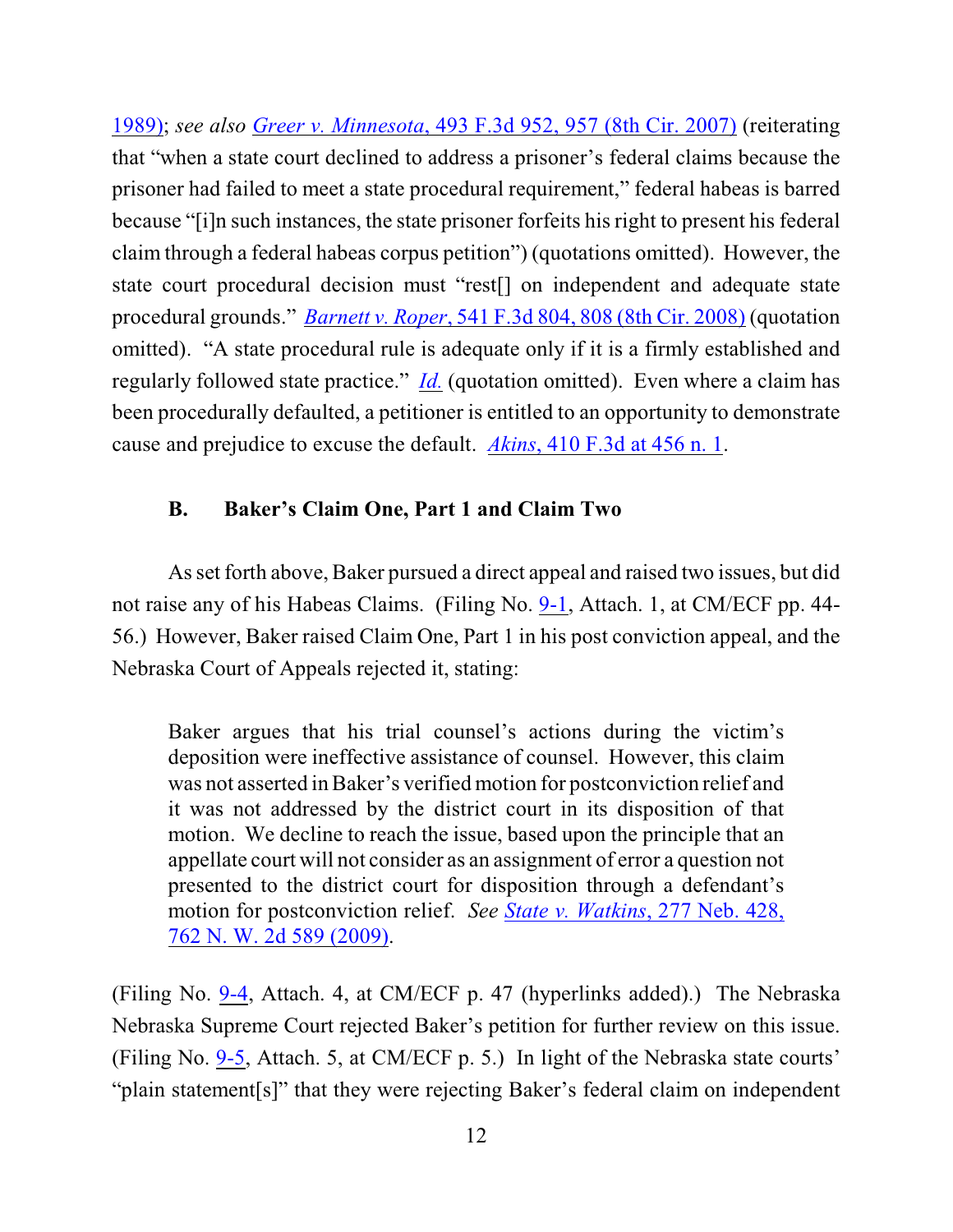and adequate state procedural grounds, this court is barred from addressing the merits of Claim One, Part 1. *Shaddy,* [890 F.2d at 1018](http://web2.westlaw.com/find/default.wl?ifm=NotSet&rp=%2ffind%2fdefault.wl&sv=Split&rs=WLW9.08&cite=890+f+2d+1018&fn=_top&mt=Westlaw&vr=2.0).

Additionally, Baker did not raise any portion of Claim Two in the Nebraska state courts, either on direct appeal or in his Amended Post Conviction Motion or appeal.<sup>4</sup> Baker is now barred from doing so because he cannot submit a second motion for post conviction relief where, as here, the basis for relief was clearly available at the time of his direct appeal and Amended Post Conviction Motion. *See Ortiz*[, 670 N.W.2d at 792](http://web2.westlaw.com/find/default.wl?fn=_top&rs=WLW8.10&rp=%2ffind%2fdefault.wl&mt=Westlaw&vr=2.0&sv=Split&cite=670+nw+2d+792). As such, Claim One, Part 1 and Claim Two are procedurally defaulted and the court cannot reach the merits of these claims unless Baker demonstrates cause and prejudice excusing the default.

### **C. Cause and Prejudice**

To excuse a procedural default, a petitioner must demonstrate either cause for the default and actual prejudice as a result of the alleged violation of federal law, or, in rare cases, that failure to consider the claim will result in a fundamental miscarriage of justice. *Coleman v. Thompson*[, 501 U.S. 722, 750 \(1991\)](file:///|//v). Although there is no precise definition of what constitutes cause and prejudice, "the existence of cause for a procedural default must ordinarily turn on whether the prisoner can show that some objective factor external to the defense impeded counsel's efforts to

<sup>&</sup>lt;sup>4</sup>It is clear from the record before the court that Claim Two is a claim for violation of due process, and not a claim for ineffective assistance of counsel. However, Baker may have raised a variation of portions of Claim Two as ineffective assistance of counsel claims in the Nebraska state courts. Those ineffective of assistance of counsel claims were adjudicated on the merits by the Nebraska state courts and determined to be wholly "without merit." (Filing No. [9-3](https://ecf.ned.uscourts.gov/doc1/11312191378), Attach. 3, at CM/ECF pp. 42-49.) As set forth above, the court must give such findings by the Nebraska state courts substantial deference. Thus, for the same reasons set forth above regarding Claim One, Part 2, and to the extent Baker seeks review of Claim Two as an ineffective assistance of counsel claim rather than a due process claim, it is dismissed.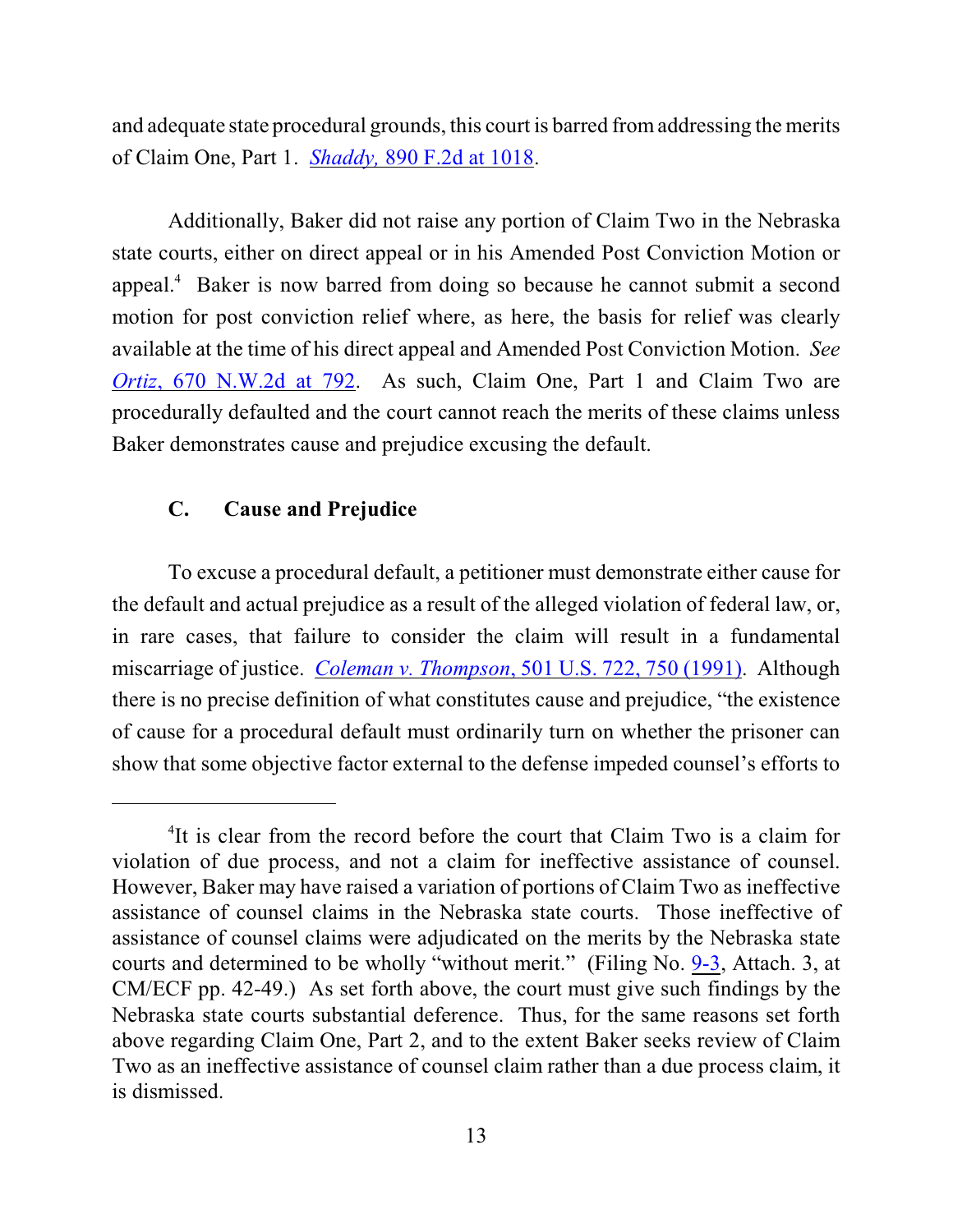comply with the State's procedural rule." *Strickler v. Greene*[, 527 U.S. 263, 283 n.](http://web2.westlaw.com/find/default.wl?rs=WLW9.09&ifm=NotSet&fn=_top&sv=Split&cite=527+us+283&vr=2.0&rp=%2ffind%2fdefault.wl&mt=Westlaw) [24 \(1999\)](http://web2.westlaw.com/find/default.wl?rs=WLW9.09&ifm=NotSet&fn=_top&sv=Split&cite=527+us+283&vr=2.0&rp=%2ffind%2fdefault.wl&mt=Westlaw); *see also Bell v. [Attorney Gen. of the State of Iowa](http://web2.westlaw.com/find/default.wl?rs=WLW9.09&ifm=NotSet&fn=_top&sv=Split&pbc=408EF548&cite=474+f+3d+558&vr=2.0&rp=%2ffind%2fdefault.wl&mt=Westlaw)*, 474 F.3d 558, 561 (8th [Cir. 2007\)](http://web2.westlaw.com/find/default.wl?rs=WLW9.09&ifm=NotSet&fn=_top&sv=Split&pbc=408EF548&cite=474+f+3d+558&vr=2.0&rp=%2ffind%2fdefault.wl&mt=Westlaw) ("A cause is sufficient to excuse procedural default when it is external to the petitioner, and not attributable to the petitioner.").

The court has carefully reviewed Baker's submissions in this matter. Liberally construed, Baker argues that he raised all of his Habeas Claims in the Nebraska state courts. (Filing No. [13](http://ecf.ned.uscourts.gov/doc1/11302211071).) Baker is simply incorrect. As set forth above, Baker did not properly raise these Claims. Baker does not assert any other argument relating to cause and prejudice which would excuse his procedural default.<sup>5</sup>

Although difficult to decipher, Baker states that this court has a "duty" to review his Habeas Claims for "plain error." (Filing No. [13](http://ecf.ned.uscourts.gov/doc1/11302211071) at CM/ECF p. 6.) Baker misstates the law regarding "plain error" as it relates to procedurally defaulted claims. It is true that, where a state court conducts a "plain error" review of a defaulted claim, it may or may not "cure[] a procedural default." *Shelton v. Purkett*[, 563 F.3d 404, 408](http://web2.westlaw.com/find/default.wl?ifm=NotSet&rp=%2ffind%2fdefault.wl&sv=Split&rs=WLW9.08&cite=563+f+3d+408&fn=_top&mt=Westlaw&vr=2.0) [\(8th Cir. 2009\)](http://web2.westlaw.com/find/default.wl?ifm=NotSet&rp=%2ffind%2fdefault.wl&sv=Split&rs=WLW9.08&cite=563+f+3d+408&fn=_top&mt=Westlaw&vr=2.0) (noting, but not resolving, the "unfortunate" and "surprisingly persistent" split of authority within the Eighth Circuit regarding this issue). However, it is not a petitioner's "plain error" *argument* which may cure a procedural default, but a state court's "plain error" *review* which may do so.

Indeed, even assuming that a plain error review cures a procedural default, that argument has no effect here because the Nebraska courts did not conduct a "plain error" review. There is simply nothing for this court to review, and this court "may not simply conduct [its] own plain error review de novo." *[Id.](http://web2.westlaw.com/find/default.wl?ifm=NotSet&rp=%2ffind%2fdefault.wl&sv=Split&rs=WLW9.08&cite=563+f+3d+408&fn=_top&mt=Westlaw&vr=2.0)* Thus, to the extent he asserts it, Baker's "plain error" argument lacks merit. In short, Baker has not

<sup>&</sup>lt;sup>5</sup>Baker does not argue that he is entitled to relief based on a "fundamental" miscarriage of justice" or because he is actually innocent. Regardless, the court has independently reviewed the record in this matter and finds that the record does not support such claims.